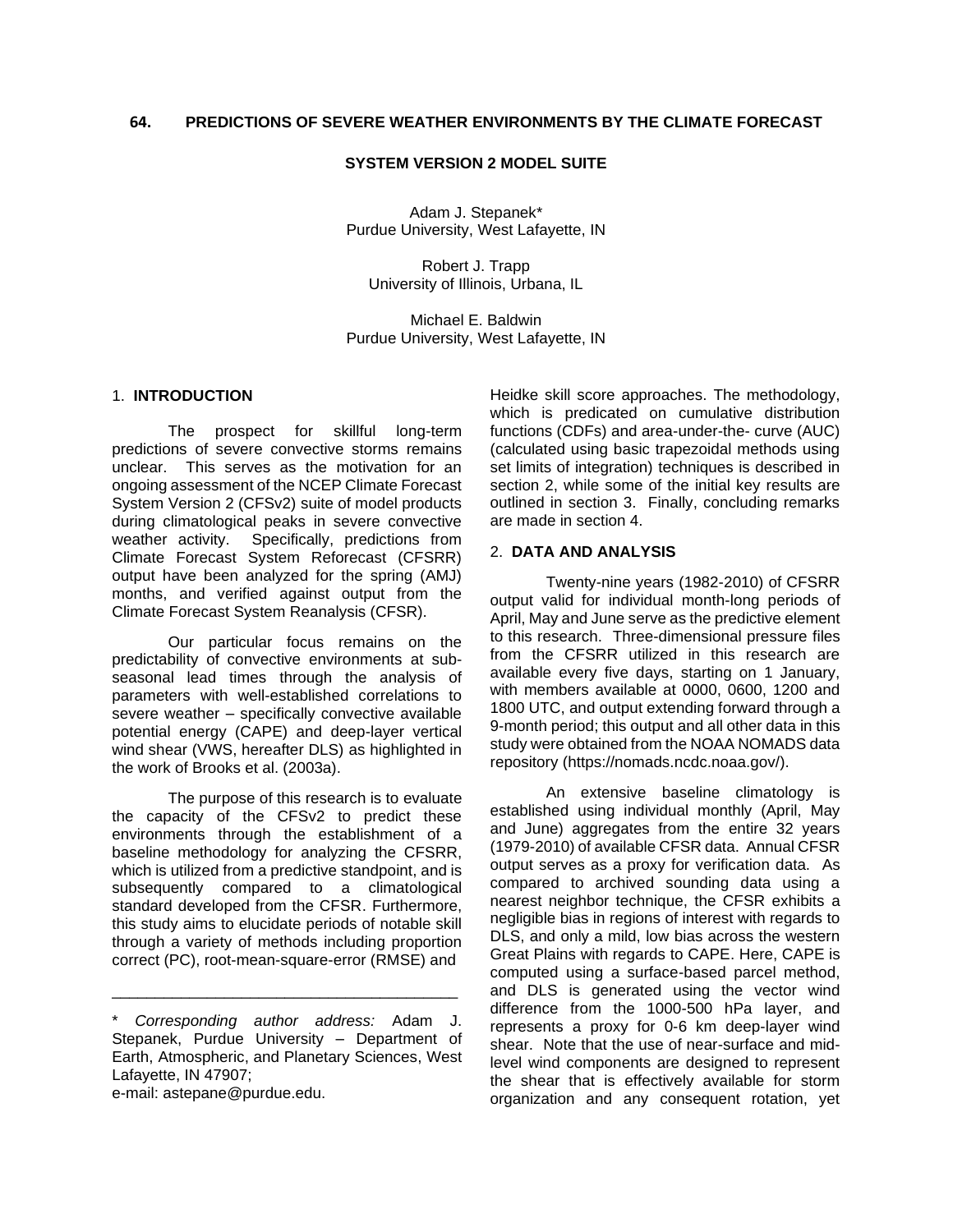differs from storm-relative helicity (SRH) in that there is no need to know, or estimate, storm motion a priori to performing the calculation.

Cumulative distribution functions of mean predictions and verifications (climatology) are generated using all available data from the respective model source for the individual months of April, May and June. As such, the mean predictive CDFs are comprised of either 3480 or 3596 individual values, while monthly climatologies consist of 960 or 992 members. Subsequently, individual predictions comprised of all applicable model members are aggregated using a lagged average forecasting technique developed by Hoffman and Kalnay (1983) where all forecasts are assigned equal weights regardless of the length of the lead. These predictions are based upon a specified lead-time prior to the start of a month of interest, with the exact lead predicated on availability within the 5-day period of the CFSRR. This can be further explained in that, for example, the 10-day prediction for the month of May (for any given year) would be the lagged average ensemble of all prediction members initialized on April 21<sup>st</sup> of the same year. Given the focus on sub-seasonal time scales, predictions for leads ranging from approximately day-10 to week-8 are analyzed in this research.

Although the predictive (CFSRR) and climatological / verification (CFSR) components of this study originate from the same model physics, it is found that that CFSRR predictions exhibit nonnegligible levels of bias (relative to CFSR) in both CAPE and DLS, with CAPE displaying significant spatial variance to the bias. Specifically, a high bias exists in CAPE for many areas across the central United States, particularly across the central Great Plains/High Plains. A widespread low-amplitude bias in DLS exists across much of the central CONUS (Fig. 1).

To address this inherent bias, the *difference* in AUC between the mean prediction (climatology) and the prediction for an individual month-long period (individual monthly verification) is calculated for all years of available CFSRR output, resulting in scalar values that communicate information about the CAPE / DLS environment. These values, termed 'anomalous' AUC (A-AUC) are developed at each grid point over select areas prone to severe storms to further investigate measures of skill. The differencing is performed in a manner that allows positive (negative) A-AUC values to represent a prediction of an overall above(below-) average period of the coincident parameter. Subsequent comparison to A-AUC values for the climatology/individual monthly verification output is the basis for determining if skill is present in the predictions.

To be able to generate meaningful comparisons of A-AUC values both at grid point level as well as over larger regions, it was imperative to standardize the limits of integration, ensuring that a single outlier in the data would not have undue influence when calculating area-underthe-curve. After creating CDFs for the mean prediction and climatology for a given month, the value for each parameter at the 95<sup>th</sup> percentile was determined for every grid point within the domain of interest. All values exceeding this measure for both the mean predictive and climatological CDFs as well as individual predictions and verifications are subsequently 'truncated' down to this value. Furthermore, the lowest CAPE or DLS value is always set to be zero, effectively normalizing the upper and lower bounds of integration for AUC calculation. This is necessary to eliminate any undesirable influence from extreme values, and allowing the A-AUC calculation to appropriately convey anomalous behavior for both CFSRR predictions and CFSR-based verifications.

### 3. **RESULTS**

The first skill-based analysis of CFSRR output was predicated upon the ideology that model output has the potential to be more influential when it has a strong signal relative to the mean. As such, grid points were analyzed for 'notably anomalous' behavior, i.e., grid points consisting of an A-AUC value greater than one standard deviation. An aggregate of all years exhibiting this behavior at each grid point were then compared to verification data to see if the correct 'sign' was predicted. A 'hit' was awarded if a prediction of above- (below-) average A-AUC verified with the proper sign, independent of magnitude. Figure 2 shows the 'notably anomalous' proportion correct for the central and eastern CONUS for May, with the predictive members originating 10-days prior to the start of the month (Fig. 2). Strong (weak) performance for DLS (CAPE) is noted over the Plains (Midwest) with isolated areas where positive skill (based upon values greater than 0.5, or a completely random expectation) overlap.

Composite predictions are considered for specified regions including the southern Great Plains (SGP), central Great Plains (CGP), Midwest (MW) and Southeast (SE), which exhibit similar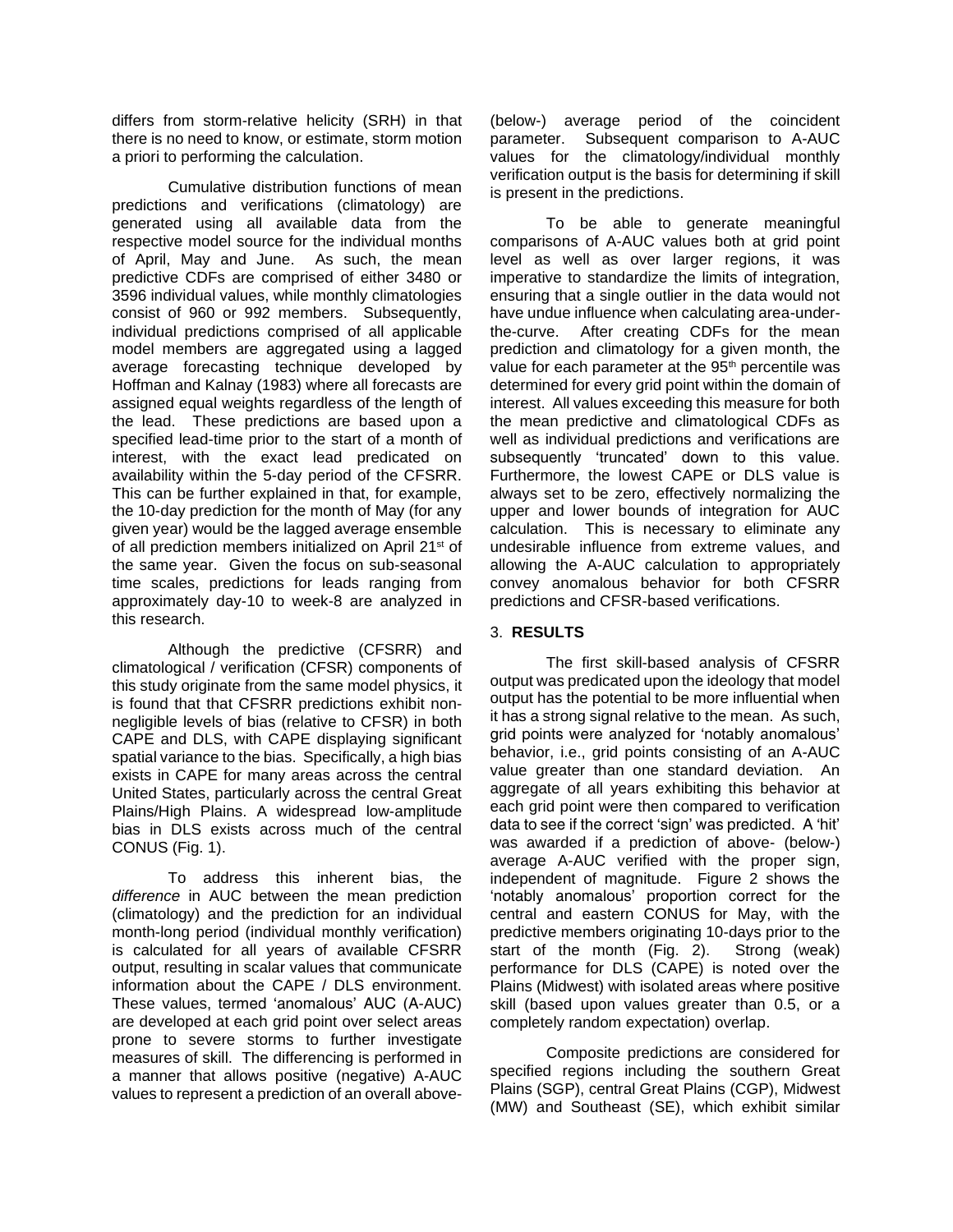climatological peaks in severe weather activity (Brooks et al. 2003a) (Fig. 2). Combining data points within each region, mean trends in skill with regard to lead time were analyzed by month and region (Fig. 3). Note that not all CFSRR output was available and, as such, there are some points missing in the trend lines. Positive skill (relative to a random prediction) in the model prediction of CAPE for a combination of all four regions is noted for all leads for April and most of June, the latter of which exhibits increasing skill with decreasing lead time (Fig. 3; upper left). A more notable positive trend in skill is seen in the regional average of DLS, with the greatest overall skill found in April and a mild decrease in skill moving into May and June (Fig. 3; upper right).

Viewing individual regions averaged over April, May and June (or the available subset), minimal trends can be noted in output for CAPE, although the SGP region exhibits consistently high skill (minimal skill in the MW region) (Fig. 3; lower left). Some of the most intriguing results are found in the DLS average for each region – whereas the data are somewhat chaotic beyond an approximate week-3 lead, a strong and consistent upward trend is seen from a lead time of ~21 days to a lead time of ~11 days, corresponding to increases of nearly 10% in terms of 'notably anomalous' proportion correct (Fig. 3; lower right). Furthermore, aside from the SE region, the CFSRR displays almost universally positive skill for deep-layer shear. Overall, when the specific focus is on notably above- or below-average predictions of CAPE/DLS, the CFSRR exhibits a generally positive measure of skill at lead times throughout the sub-seasonal temporal range.

Heidke skill score (HSS) values were then calculated for the entirety of the CFSRR period. Based upon a standard 3x3 contingency table, A-AUC calculations from both predictions and verifications were separated by thirds into categories of 'above-average', 'near-normal', and 'below-average' relative to a quasi-normal distribution of output. Binning was performed first at grid point level, and secondarily over the previously outlined regions of specified interest. For the purposes of this study, skill in terms of HSS is defined as any value greater than zero, given the inherent difficulty in long-range predictions. Focusing on the month of May, positive skill DLS predictions are noted for all regions, with the strongest CFSRR performance noted from the Central Great Plains into the Midwest (Table 1). Skill in CAPE prediction is much more muted, with

positive values noted in the Plains, and negative skill in the Midwest and Southeast regions.

|            | <b>CAPE</b> | DLS   |
|------------|-------------|-------|
| <b>SGP</b> | 0.112       | 0.100 |
| CGP        | 0.056       | 0.243 |
| мw         | $-0.038$    | 0.195 |
| SE.        | -0.039      | 0.038 |

Table 1. Heidke Skill Scores for the month of May, based on 29 years of CFSRR model output

To better understand the meteorological contributors to periods of CFSRR skill, it is desirable to relate such skill to large-scale meteorological patterns and furthermore to phenomena such as the Madden Julian Oscillation (MJO) and El Nino-Southern Oscillation (ENSO), which have established teleconnections between the tropical Pacific Ocean and the CONUS midlatitudes. These efforts are founded upon studies showing the CFSv2 to possess improved predictability of the MJO beyond a week-2 lead by Zhang and van den Dool (2012), while high ENSO predictive skill was demonstrated by Saha et al. (2014).

Employing RMSE techniques using climatology as the predictive tool upon which model skill is based, analyses were performed within all regions of interest for individual years at varying lead times. At the regional level, individual years exhibiting the highest RMSE skill (based upon improving model skill with decreasing leads as well as average RMSE difference, relative to climatology, over all leads) were combined for each parameter. The aggregate of these years was subsequently used to generate plots of anomalous behavior of other variables, such as 500-hPa geopotential height and dew point at the .995 sigma level. Additional sorting was performed to separate periods of above- and below-average verification.

An example shown (Fig. 4) is for the SGP region for the month of May, comprised of three years (1997, 2001 and 2007) that exhibited predictive RMSE skill and coincided with an aboveaverage verification of CAPE. The 500-hPa pattern shows anomalous ridging in the western CONUS (Fig. 4; upper left, upper right). Furthermore, nearsurface dew point values show an influx of higher values across the eastern Plains (Fig. 4; lower left), with some mild positive anomalies across the SGP (Fig. 4; lower right). It must be stressed that severe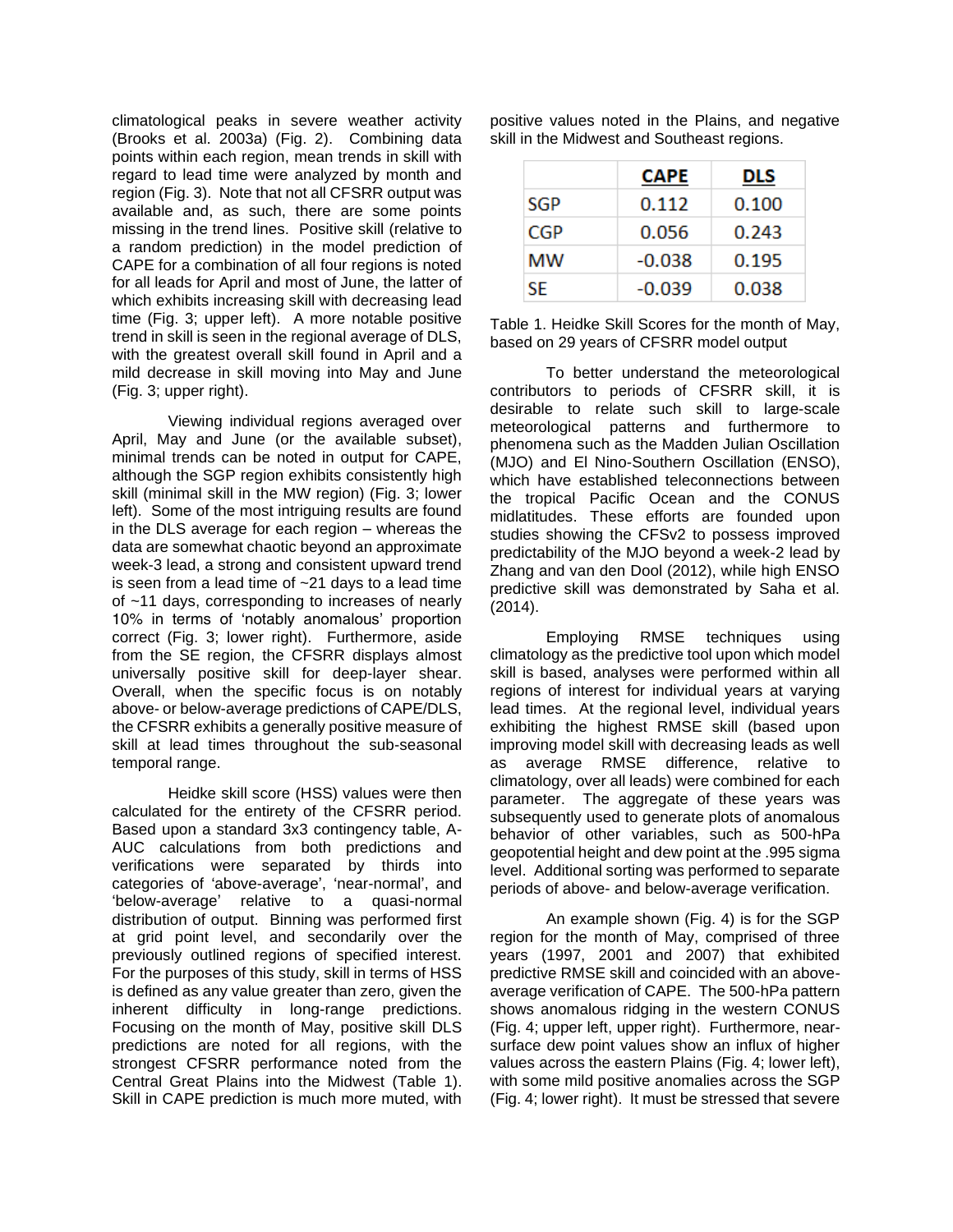thunderstorms are not insinuated by this setup; this is simply an illustration of the concurrent pattern associated with positive skill in terms of CAPE in the SGP region. A preliminary investigation into common threads between the three aforementioned years shows a strong (or strengthening) MJO in the western and/or central tropical Pacific Ocean – future efforts will focus on expanding this aspect of the study.

# 4. **CONCLUSIONS / FUTURE WORK**

The objective of this research was to establish a baseline for analyzing the skill of subseasonal predictions of convective environments. The work introduced here focuses on the reforecast element of the CFSv2, the CFSRR, and comparisons to the CFSv2 reanalysis product, which allows for the generation of an extended climatology and a basis for verification. A variety of methods employed to assess model skill have been applied to 'anomalous' area-under-the-curve calculations at grid points across the central and eastern CONUS, focusing on four regions of particular interest. The CFSRR has been shown to exhibit skill (compared to a baseline of random prediction or a prediction of climatology) at multiple leads for both CAPE and DLS, with deep-layer shear displaying greater overall skill than CAPE. Specifically, DLS was shown to have a strong signal of positive skill when averaged over the course of all available spring months (AMJ) out to an approximate week-3 lead.

Whereas this work provides a strong proof of concept into assessing skill of the CFSv2, additional tasks will be performed in order to better understand the association between model skill and the large-scale pattern, which are often driven in part by predictable, global-scale features such as the MJO and ENSO. An algorithm for aggregating years and regions of significant model skill is in development with the goal of identifying patterns and/or features associated with phenomena such as the MJO that can be exploited at the subseasonal predictive range. Furthermore, all analysis techniques will be applied to the operational CFSv2 (2011-present) to further analyze established connections between model skill and the large-scale environment. Finally, CAPE and DLS will be analyzed in tandem to better test the skill of the CFSv2 to predict an environment conducive to severe thunderstorm development. It must be noted that this work is designed to analyze environments supportive of severe storms, but does not guarantee convection initiation.

Ultimately, the goal remains to elucidate when the CFSv2 exhibits skill and utilize this information to create skillful sub-seasonal forecasts of severe thunderstorm activity.

# *Acknowledgments*

The lead author would like to acknowledge support from the NSF AGS 106226 award and NOAA/OAR award no. NA15OAR4590231 to allow for travel and presentation of this research.

# **REFERENCES**

- Brooks, H. B., C. A. Doswell III, and M. P. Kay, 2003a: Climatological estimates of local daily tornado probability for the United States. *Wea. Forecasting*, **18**, 626–640.
- Hoffman, R. N., and E. Kalnay, 1983: Lagged average forecasting, an alternative to Monte Carlo forecasting. *Tellus,* **35,** 100–118.
- Saha, S., and Coauthors, 2014: The NCEP Climate Forecast System Version 2. *J. Climate,* **27,** 2185-2208.
- Zhang, Q., and H. van den Dool, 2012: Relative merit of model improvement versus availability of retrospective forecasts: The case of Climate Forecast System MJO prediction. *Wea. Forecasting,* **27,** 1045-1051.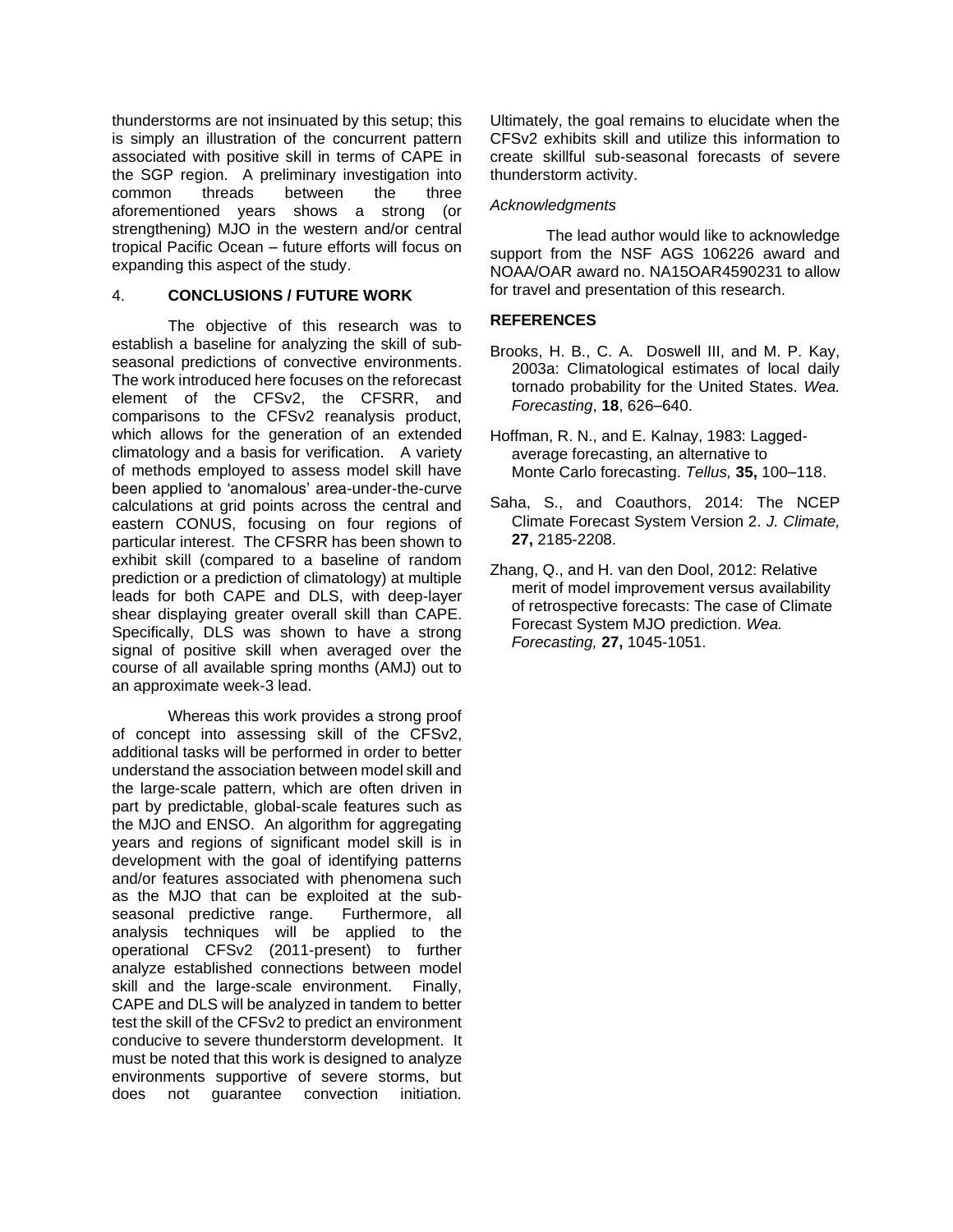

Figure 1. Analysis of bias in CAPE (left) and DLS (right) between the mean prediction from the CFSRR (May; 10-day lead) and a baseline climatology developed from the CFSR. Warm (cool) colors represent a high (low) model bias. Complimentary months exhibit similar spatial biases.



Figure 2. 'Notably Anomalous' Proportion Correct predictions for CAPE (left) and DLS (right) (May; 10-day lead). Warm (cool) colors represent positive (negative) skill compared to a random prediction. Black outlines define the following regions, clockwise from lower left: southern Great Plains (SGP), central Great Plains (CGP), Midwest (MW) and Southeast (SE).